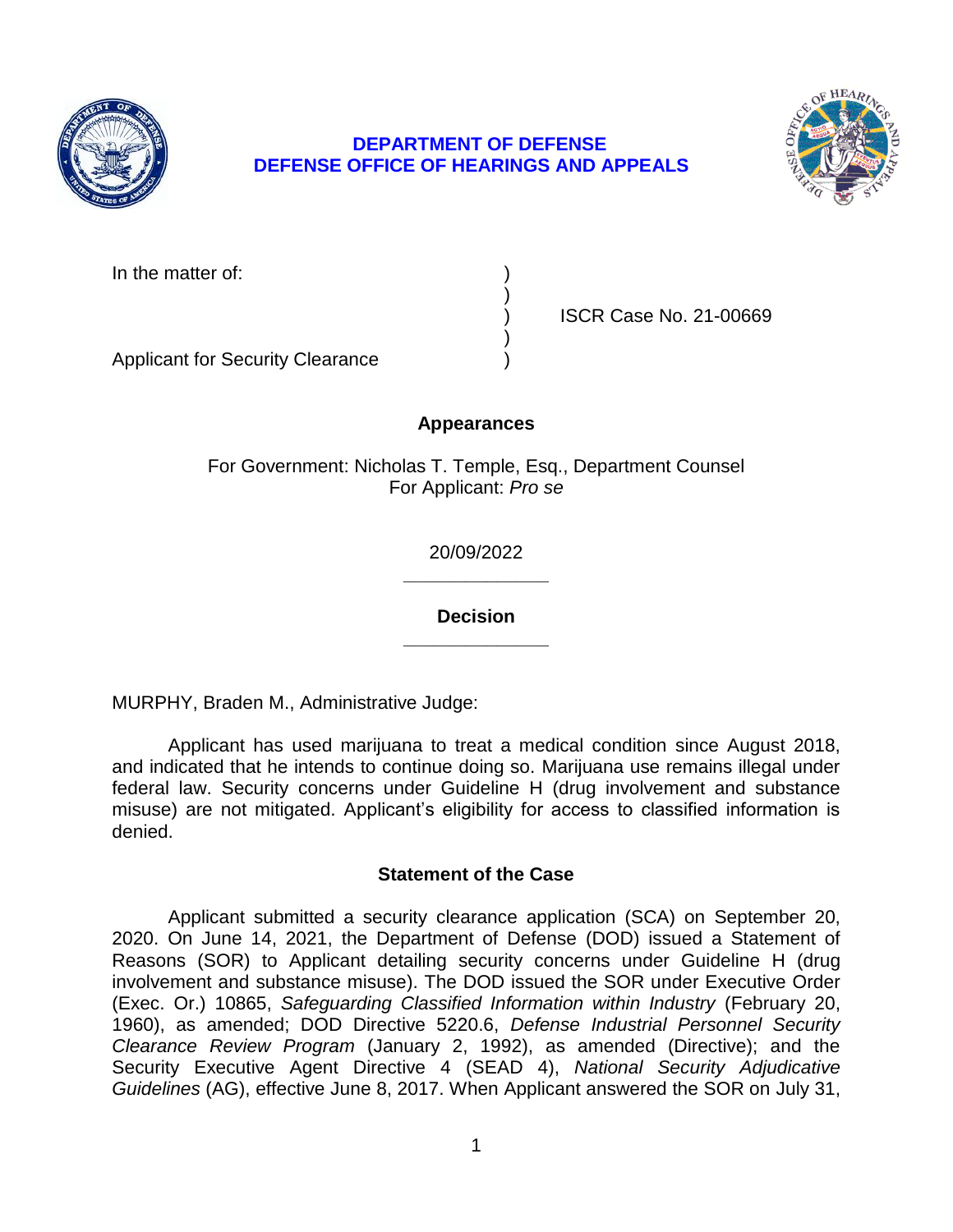2021, he requested a decision based on the administrative (written) record, without a hearing before an administrative judge from the Defense Office of Hearings and Appeals (DOHA).

 On September 23, 2021, Department Counsel submitted the Government's File of Relevant Material (FORM), including documents identified as Items 1 through 3. Items 1 and 2 are the pleadings in the case, the SOR and the Answer. Item 3, Applicant's SCA, is offered as substantive evidence.

 The FORM was mailed to Applicant on September 23, 2021. He was afforded an opportunity to note objections and to submit material in refutation, extenuation, or mitigation, and was given 30 days from receipt of the FORM to do so. Applicant signed for his receipt of the FORM on October 8, 2021. No subsequent response from Applicant was received by DOHA, and the case was assigned to me on January 12, 2021. Since Applicant did not respond to the FORM, he did not submit any evidence after submitting the answer to the SOR, nor did he offer any objection to Item 3, which is therefore admitted.

#### **Findings of Fact**

 In his Answer, Applicant admitted SOR ¶¶ 1.a and 1.b, with a brief narrative statement. Applicant's admissions and his statement are incorporated into the findings of fact. After a thorough and careful review of the pleadings and evidence submitted, I make the following additional findings of fact.

Applicant is 69 years old. He and his second wife have been married since 1994. He has two children from his first marriage, and three stepchildren, all now adults. (Item 3) Applicant has worked as a subject matter expert for a large defense contractor since September 2020. (Item 3 at 13) Previously, from August 2002 to September 2020, he was the president of a computer company that provided consulting services to the U.S. Navy and the U.S. Coast Guard. (Item 3 at 14) Applicant lived and worked in State 1 from 2002 to 2018. Since January 2019, he has lived and worked in State 2. (Item 3 at 9-10)

 Item 3, Applicant's 2020 SCA, is the only exhibit in the record. When asked on his SCA if he had ever held a clearance before, Applicant reported that he either had a background investigation or been granted a security clearance by the Coast Guard. When asked the level of his access granted, he checked "I don't know." (Item 3 at 41)

 Applicant disclosed on his SCA that he has used medical cannabis daily to relieve severe head pain since September 2018. He indicated that it was legally prescribed in State 1, where he used to live. He said "I still need this for pain relief." (Item 3 at 39) Applicant answered "No" to the question asking about illegal drug use while possessing a security clearance. (Item 3 at 39) It is presumed that Applicant had a background interview during the security clearance application process, as is customary, but the summary of that interview, which might provide additional details, is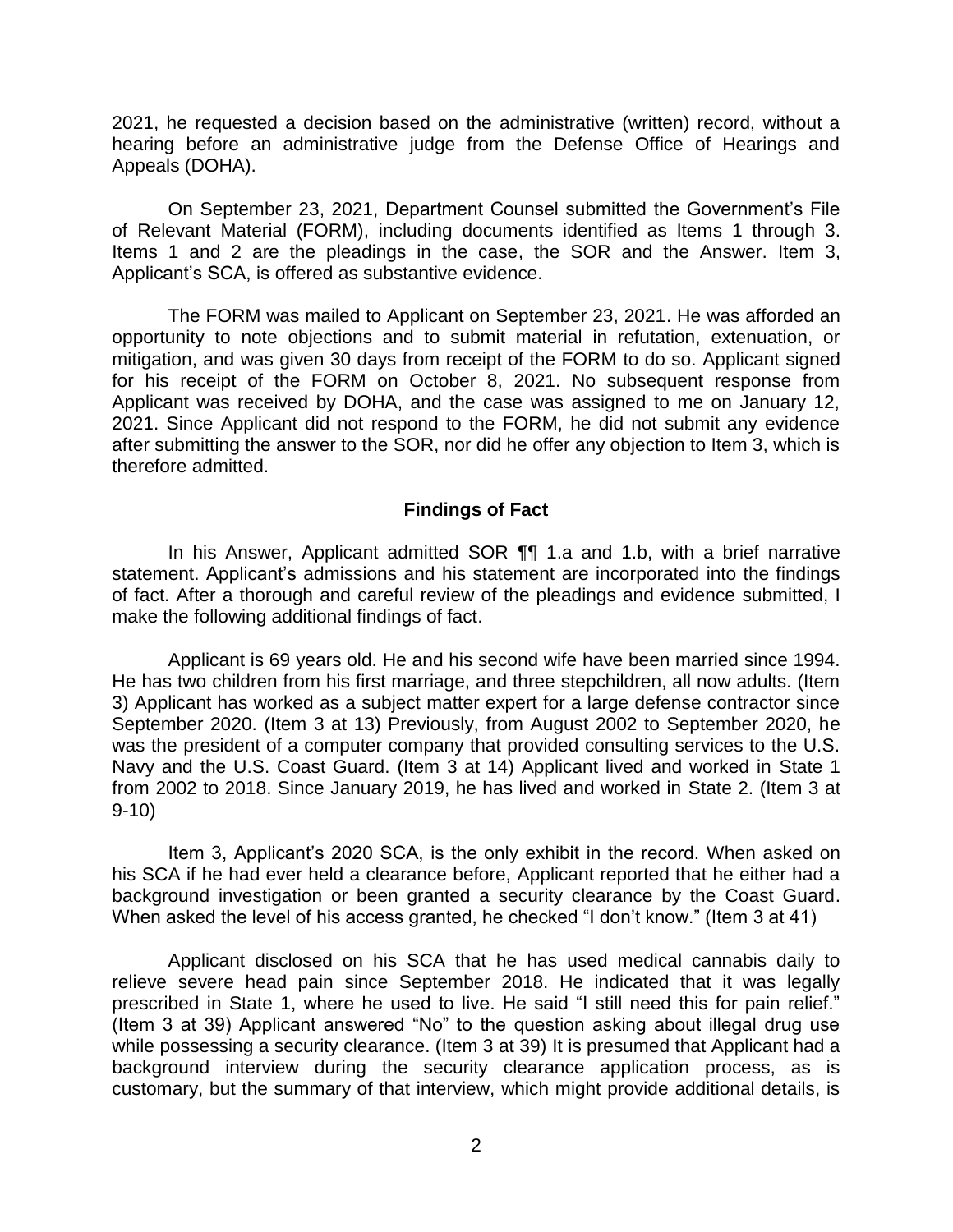not in the record. It therefore does not to appear that Applicant has ever held a clearance before, or holds one currently, as the Government would have noted if it were so.

SOR ¶¶ 1.a and 1.b concern Applicant's admitted use of marijuana and his stated intentions to continue using marijuana in the future. Applicant admitted both allegations. In his Answer to the SOR, he said his marijuana is prescribed for a severely available for this condition, but it is contraindicated for him, since he takes another prescription for a heart condition. (Item 2) This is undocumented. painful and chronic neurological condition. He said there is another prescription

 Applicant said "even on bad days I limit my use [of medical marijuana] to the evening to help me sleep. On "light days (only one or two attacks,)" he said that CBD (cannabidiol) "can give me sufficient relief and [I] have started to phase out the use of marijuana when possible." (Item 2)

 Applicant provided no further information in his SOR response. He gave no updated information about the frequency of his use of medical marijuana or CBD. He did not document his medical diagnosis, his need for medicinal marijuana or a 1, where he used to live, or State 2, where he lives now. (Item 2) Applicant did not prescription for it, nor did he assert its purported legality, under state law, either in State respond to the Government's FORM.

#### **Policies**

 It is well established that no one has a right to a security clearance. As the Supreme Court held in *Department of the Navy v. Egan*, "the clearly consistent standard indicates that security determinations should err, if they must, on the side of denials." 484 U.S. 518, 531 (1988).

 administrative judge must consider the adjudicative guidelines. In addition to brief introductory explanations for each guideline, the adjudicative guidelines list potentially disqualifying conditions and mitigating conditions, which are used in evaluating an When evaluating an applicant's suitability for a security clearance, the applicant's eligibility for access to classified information.

 These guidelines are not inflexible rules of law. Instead, recognizing the complexities of human behavior, these guidelines are applied in conjunction with the factors listed in the adjudicative process. The administrative judge's overarching adjudicative goal is a fair, impartial, and commonsense decision. According to AG ¶ 2(a), the entire process is a conscientious scrutiny of a number of variables known as the "whole-person concept." The administrative judge must consider all available, reliable information about the person, past and present, favorable and unfavorable, in making a decision.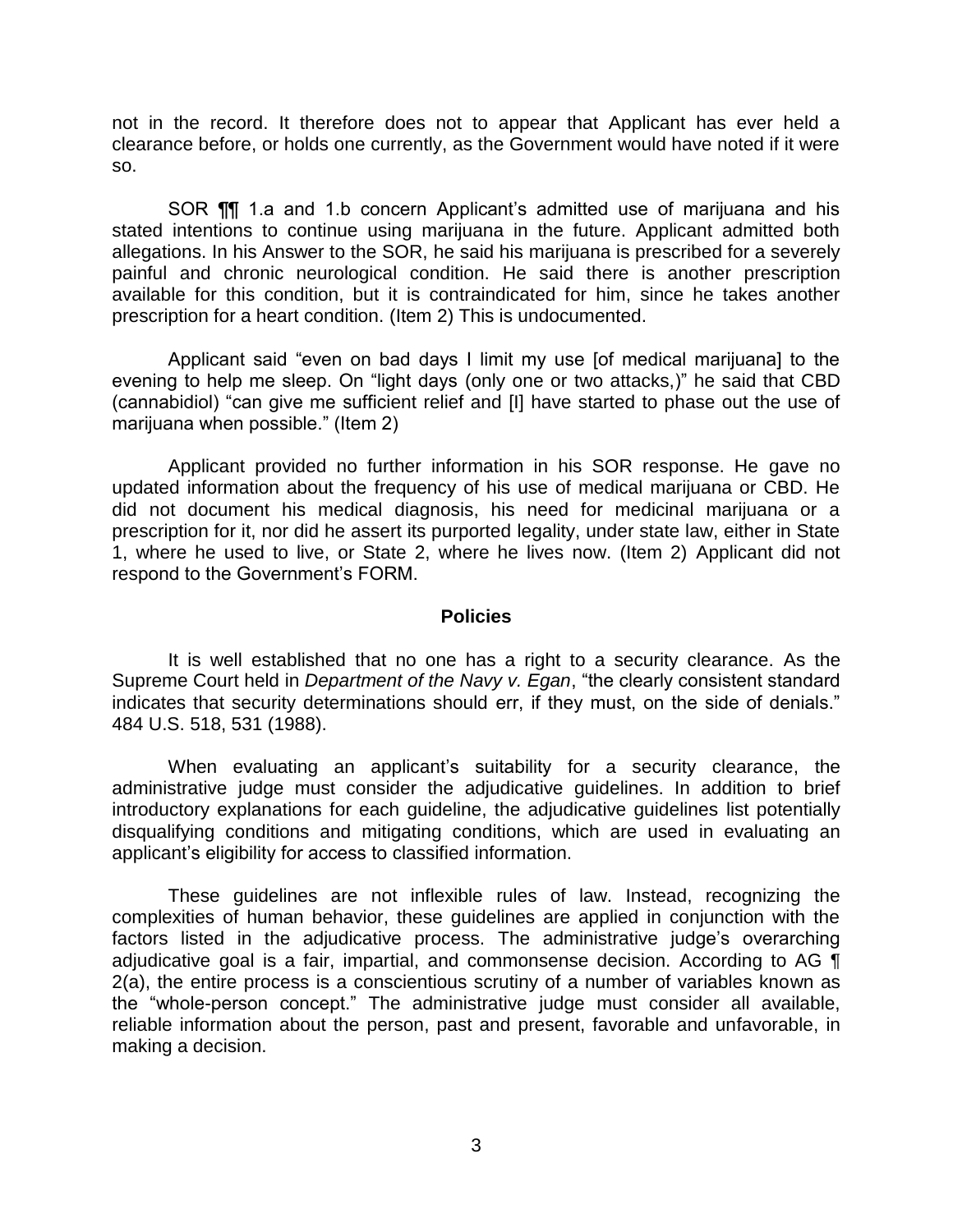The protection of the national security is the paramount consideration. AG  $\P$  2(b) eligibility will be resolved in favor of the national security." In reaching this decision, I have drawn only those conclusions that are reasonable, logical, and based on the evidence contained in the record. Likewise, I have not drawn inferences grounded on requires that "[a]ny doubt concerning personnel being considered for national security mere speculation or conjecture.

 Under Directive ¶ E3.1.14, the Government must present evidence to establish controverted facts alleged in the SOR. Under Directive ¶ E3.1.15, an "applicant is responsible for presenting witnesses and other evidence to rebut, explain, extenuate, or mitigate facts admitted by applicant or proven by Department Counsel and has the ultimate burden of persuasion to obtain a favorable security decision."

 A person who seeks access to classified information enters into a fiduciary relationship with the Government predicated upon trust and confidence. This relationship transcends normal duty hours and endures throughout off-duty hours. The Government reposes a high degree of trust and confidence in individuals to whom it grants access to classified information. Decisions include, by necessity, consideration of the possible risk the applicant may deliberately or inadvertently fail to safeguard classified information. Such decisions entail a certain degree of legally permissible extrapolation of potential, rather than actual, risk of compromise of classified information.

### **Analysis**

### **Guideline H, Drug Involvement and Substance Misuse**

AG ¶ 24 expresses the security concern regarding drug involvement:

The illegal use of controlled substances, to include the misuse of prescription drugs, and the use of other substances that can cause physical or mental impairment or are used in a manner inconsistent with their intended use can raise questions about an individual's reliability and trustworthiness, both because such behavior may lead to physical or psychological impairment and because it raises questions about a person's ability or willingness to comply with laws, rules, and regulations. *Controlled substance* means any "controlled substance" as defined in 21 U.S.C 802. *Substance misuse* is the generic term adopted in this guideline to describe any of the behaviors listed above.

I have considered the disqualifying conditions for drug involvement under AG  $\P$ 25 and the following are potentially applicable:

(a) any substance misuse (see above definition);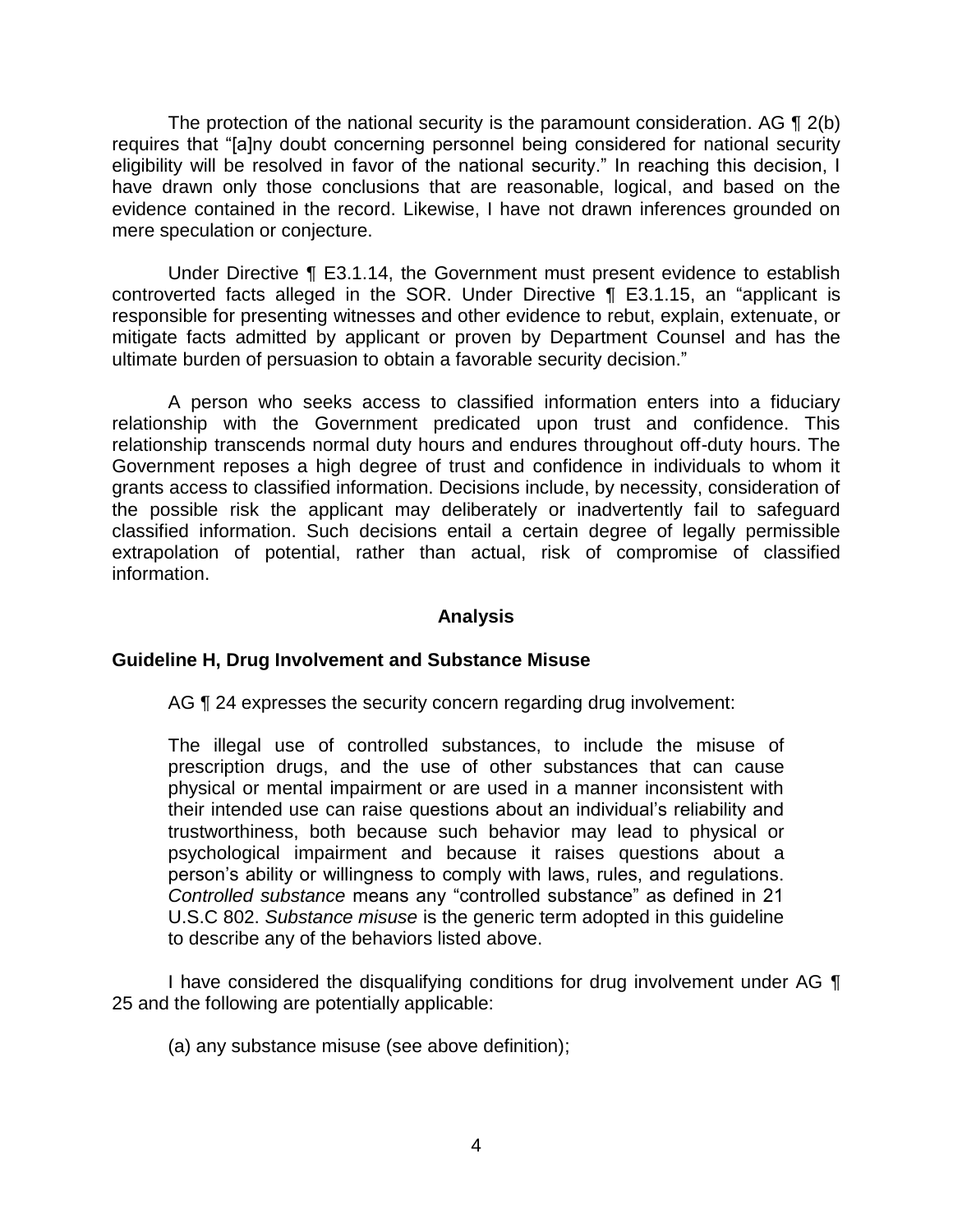(f) any illegal drug use while granted access to classified information or holding a sensitive position; and

 (g) expressed intent to continue drug involvement and substance misuse, or failure to clearly and convincingly commit to discontinue such misuse.

The Controlled Substances Act ("CSA") makes it illegal under Federal law to manufacture, possess, or distribute certain drugs, including marijuana. (Controlled Substances Act, 21 U.S.C. § 801, et seq. *See* § 844). All controlled substances are classified into five schedules, based on their accepted medical uses, their potential for abuse, and their psychological and physical effects on the body. §§811, 812. Marijuana is classified as a Schedule I controlled substance, §812(c), based on its high potential for abuse, no accepted medical use, and no accepted safety for use in medically supervised treatment. §812(b)(1). *See Gonzales v. Raich*, 545 U.S. 1 (2005).

 In October 2014, the Director of National Intelligence (DNI) issued a memorandum entitled "*Adherence to Federal Laws Prohibiting Marijuana Use,*" (2014 DNI Memo) which makes clear that changes in the laws pertaining to marijuana by the various states, territories, and the District of Columbia do not alter the existing National Security Adjudicative Guidelines, and that Federal law supersedes state laws on this issue:

[C]hanges to state laws and the laws of the District of Columbia pertaining to marijuana use do not alter the existing National Security Adjudicative Guidelines. . . . An individual's disregard of federal law pertaining to the use, sale, or manufacture of marijuana remains adjudicatively relevant in national security determinations. As always, adjudicative authorities are expected to evaluate claimed or developed use of, or involvement with, marijuana using the current adjudicative criteria. The adjudicative authority must determine if the use of, or involvement with, marijuana raises questions about the individual's judgment, reliability, trustworthiness, and willingness to comply with law, rules, and regulations, including federal laws, when making eligibility decisions of persons proposed for, or occupying, sensitive national security positions.

The DOHA Appeal Board, which I am required to follow, has cited the 2014 DNI Memo in holding that "state laws allowing for the legal use of marijuana in some limited circumstances do not pre-empt provisions of the Industrial Security Program, and the Department of Defense is not bound by the status of an applicant's conduct under state law when adjudicating that individual's eligibility for access to classified information." ISCR Case No. 14-03734 at 3-4 (App. Bd. Feb. 18, 2016). The current National Security Adjudicative Guidelines went into effect on June 8, 2017, after 2014 DNI memo was issued. Nevertheless, the principle continues to apply.

Moreover, on December 21, 2021, DNI Avril D. Haynes issued a memorandum entitled, "*Security Executive Clarifying Guidance Concerning Marijuana for Agencies*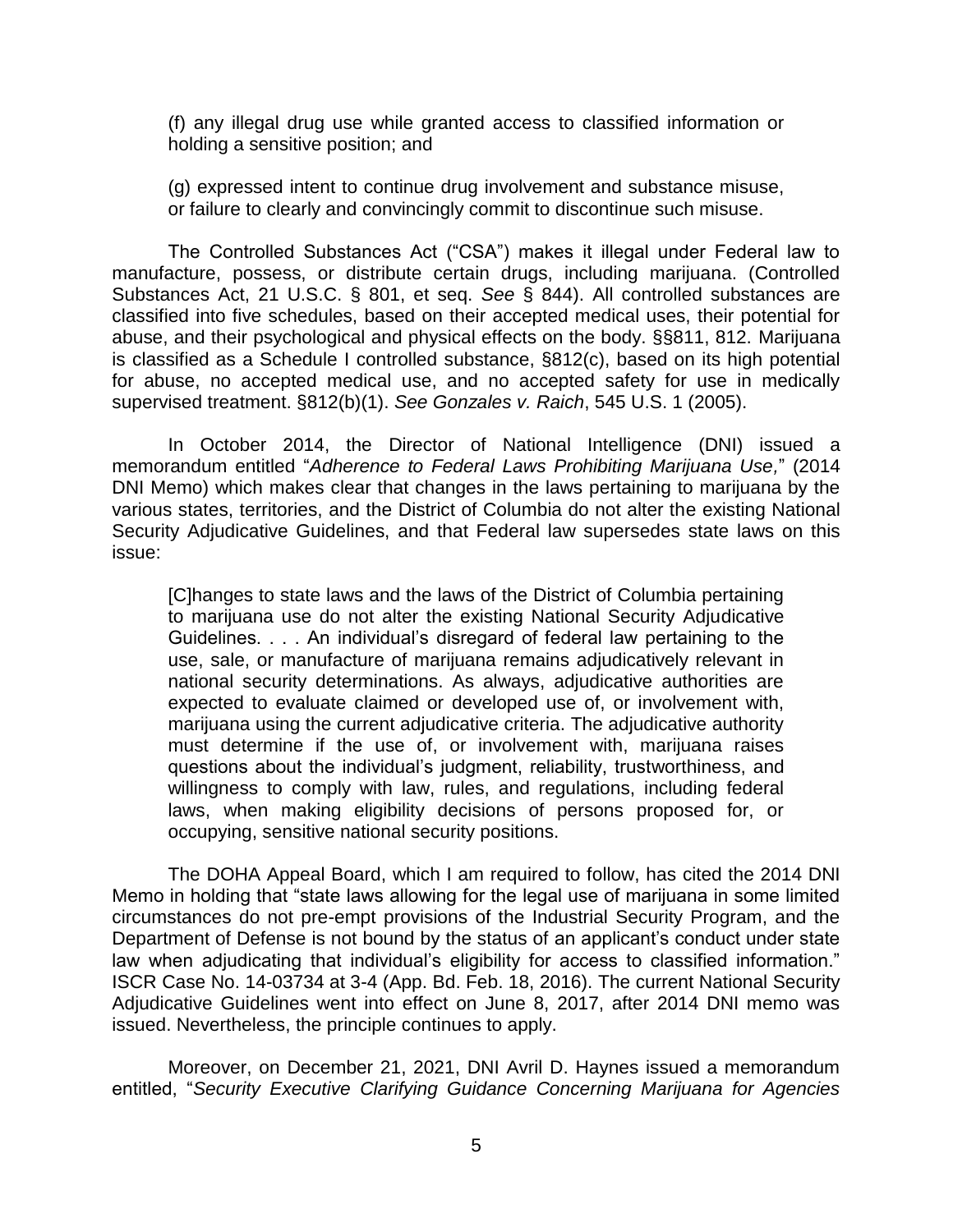*Conducting Adjudications of Persons Proposed for Eligibility for Access to Classified Information or Eligibility to Hold a Sensitive Position*." (2021 DNI Memo) The memo incorporates the AGs (at reference B) and the 2014 DNI Memo (at reference G) among various other relevant federal laws, executive orders, and memoranda. I take administrative notice of the 2021 DNI memo here, given its relevance to this case, its reliance on the AGs, and its recency.

 The 2021 DNI memo specifically notes that "under policy set forth in SEAD 4's adjudicative guidelines, the illegal use or misuse of controlled substances can raise security concerns about an individual's reliability and trustworthiness to access classified information or to hold a sensitive position, as well as their ability or willingness to comply with laws, rules, and regulations." (citing Guideline H, alleged in this case, and the AGs for personal conduct and criminal conduct, Guidelines E and J, not alleged here). Thus, consistent with these references, the AGs indicate that "disregard of federal law pertaining to marijuana remains relevant, but not determinative, to adjudications of eligibility for access to classified information or eligibility to hold a sensitive position." (2021 DNI Memo)

 Applicant disclosed on his September 2020 SCA that he has used medical marijuana on a daily basis as pain relief due to a chronic condition. AG ¶ 25(a) applies. AG ¶ 25(f) is not established, as there is no evidence that Applicant used marijuana while granted access to classified information or holding a sensitive position.

 Applicant indicated in his answer to the SOR that he has continued to use marijuana and CBD to alleviate the chronic pain from his condition. He also failed "to clearly and convincingly commit to discontinue" his medical marijuana use, so AG ¶ 25(g) applies.

I have considered the mitigating conditions under AG ¶ 26. The following are potentially applicable:

(a) the behavior happened so long ago, was so infrequent, or happened under such circumstances that it is unlikely to recur or does not cast doubt on the individual's current reliability, trustworthiness, or good judgment;

(b) the individual acknowledges his or her drug involvement and substance misuse, provides evidence of actions taken to overcome this problem, and has established a pattern of abstinence, including, but not limited to: (1) disassociation from drug-using associates and contacts; (2) changing or avoiding the environment where drugs were used; and (3) providing a signed statement of intent to abstain from all drug involvement and substance misuse, acknowledging that any future involvement is grounds for revocation of national security eligibility; and

 (c) abuse of prescription drugs was after a severe or prolonged illness during which these drugs were prescribed, and abuse has since ended.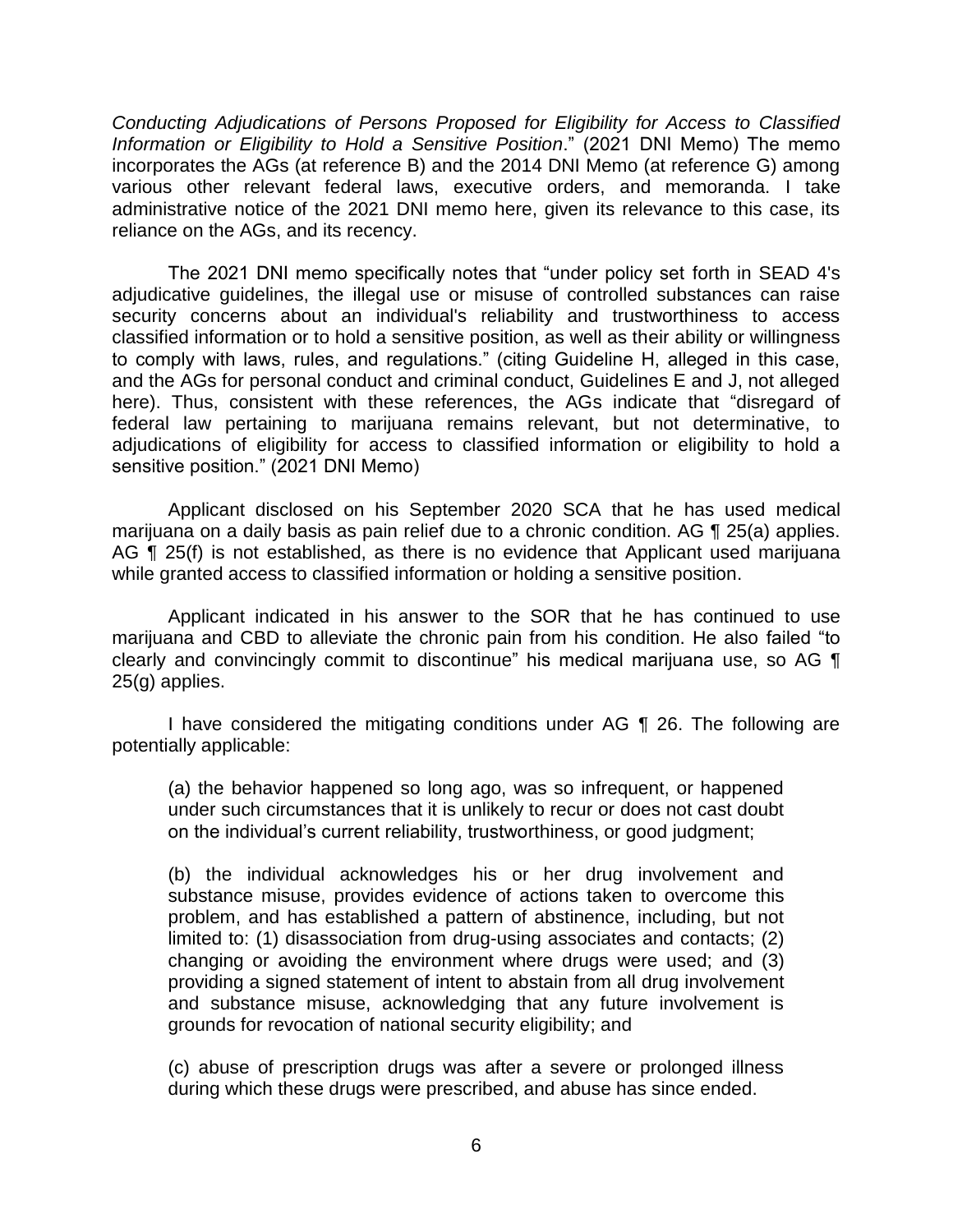As the 2021 DNI memo notes, relevant mitigating factors under the AGs include, but are not limited to,

frequency of use and whether the individual can demonstrate that future use is unlikely to recur, including by signing an attestation or other such appropriate mitigation. Additionally, in light of the long-standing federal law and policy prohibiting illegal drug use while occupying a sensitive position or holding a security clearance, agencies are encouraged to advise prospective national security workforce employees that they should refrain from any future marijuana use upon initiation of the national security vetting process, which commences once the individual signs the certification contained in the Standard Form 86 (SF-86), Questionnaire for National Security Positions."

Applicant's use of marijuana is frequent, recent and likely ongoing, and he stated an intention to continue using marijuana as pain relief for his chronic medical condition. It is not established that Applicant's use of medical marijuana is legal under his state law (particularly in State 2, where he now lives, as Department Counsel points out) (FORM at 3). Even if so, legality of Applicant's conduct under state law is not mitigating where his use of marijuana, a Schedule 1 controlled substance, continues to violate Federal law. As such, Applicant's pattern and use of medical marijuana continues to cast doubt on his current reliability, trustworthiness, and good judgment with respect to his eligibility for a DOD security clearance. He has also continued to use marijuana after submitting his SCA, and gave no indication after receiving either the SOR or the FORM that he intends to cease doing so. He has neither established a pattern of abstinence or changed circumstances, nor has he clearly stated an intent to abstain from marijuana use in the future. AG ¶¶ 25(a) and 25(b) do not apply.

AG ¶ 25(c) also does not apply. It is chiefly geared towards applicants with evidence of prescription drug abuse. It is not established that Applicant's use of marijuana is, in fact, pursuant to a prescription, since that is undocumented. Even if so, Applicant also continues to use marijuana, and has given no indication that his use has ended.

## **Whole-Person Concept**

 Under the whole-person concept, the administrative judge must evaluate an applicant's eligibility for a security clearance by considering the totality of the applicant's conduct and all relevant circumstances. The administrative judge should consider the nine adjudicative process factors listed at AG ¶ 2(d):

(1) the nature, extent, and seriousness of the conduct; (2) the circumstances surrounding the conduct, to include knowledgeable participation; (3) the frequency and recency of the conduct; (4) the individual's age and maturity at the time of the conduct; (5) the extent to which participation is voluntary; (6) the presence or absence of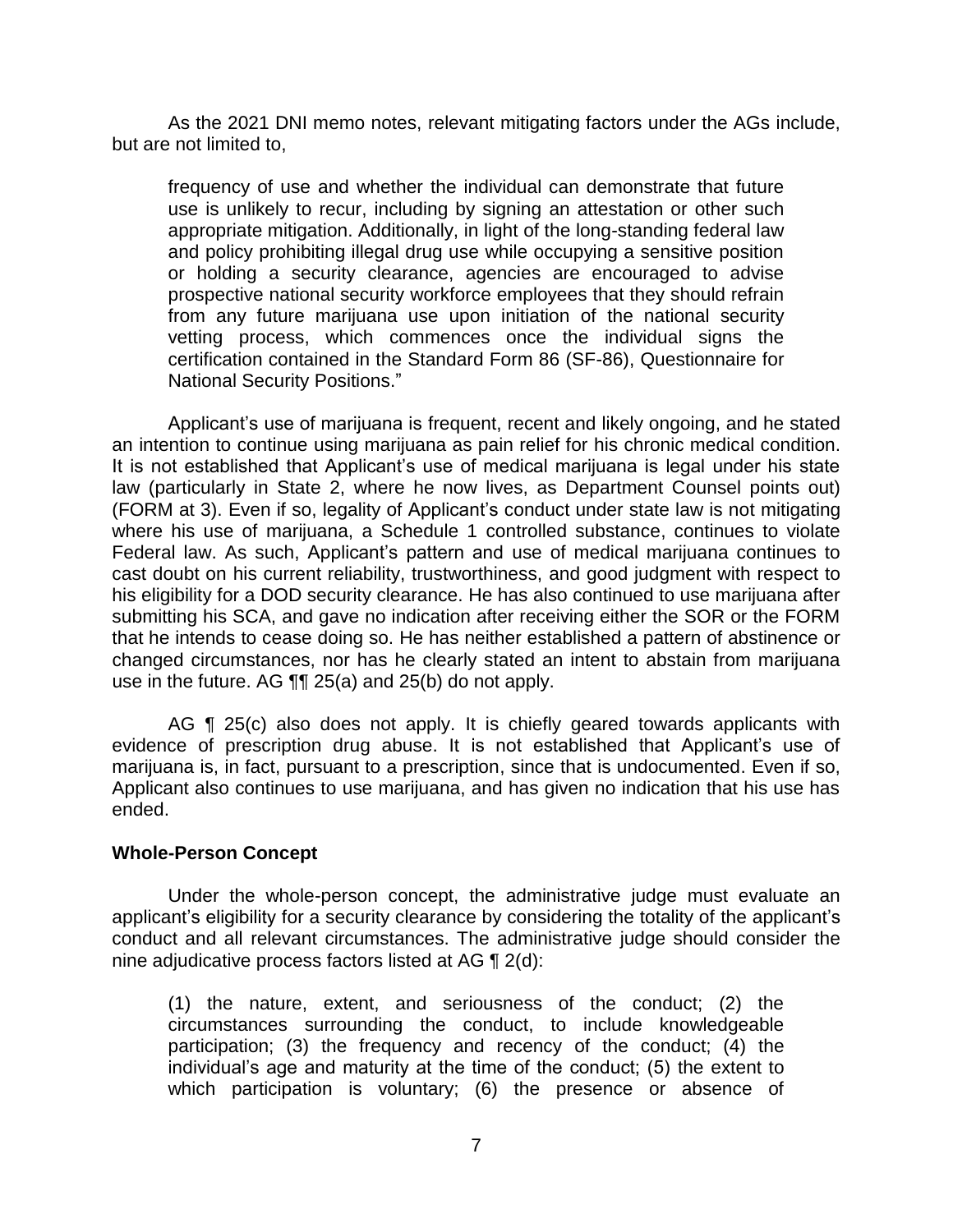rehabilitation and other permanent behavioral changes; (7) the motivation for the conduct; (8) the potential for pressure, coercion, exploitation, or duress; and (9) the likelihood of continuation or recurrence.

Under AG ¶ 2(c), the ultimate determination of whether to grant eligibility for a security clearance must be an overall commonsense judgment based upon careful consideration of the guidelines and the whole-person concept.

 I considered the potentially disqualifying and mitigating conditions in light of all the facts and circumstances surrounding this case. I have incorporated my comments under Guideline H in my whole-person analysis.

 In this case, Applicant offered little whole-person evidence to consider. The only exhibit is his SCA, and the only statement he offered is in his answer to the SOR. He did not request a hearing nor did he respond to the FORM, opportunities where he might have offered additional evidence, either in mitigation or at least explanation, either under Guideline H or under the whole-person concept.

 Applicant seeks a security clearance with the U.S. Department of Defense, and marijuana remains a Schedule 1 controlled substance under Federal law. Even though his marijuana use, for purely medical purposes, may be legal under the law of State 1, where he used to live, or State 2 where he lives now (neither of which he established) he has a recent history and pattern of disregarding Federal law in using marijuana, even for medical purposes.

 Even though Applicant has a sympathetic case, I therefore cannot find that Applicant has met his burden of showing that he has fully mitigated the security concerns set forth by his pattern of recent, frequent, even daily use of marijuana for medical purposes and his intention to continue such use in the future. I conclude Applicant did not provide sufficient evidence to mitigate the security concerns about his drug involvement and substance misuse. Overall, the record evidence leaves me with questions and doubts as to Applicant's eligibility for a security clearance.

### **Formal Findings**

 Formal findings for or against Applicant on the allegations set forth in the SOR, as required by section E3.1.25 of Enclosure 3 of the Directive, are:

| Paragraph 1, Guideline H: | <b>AGAINST APPLICANT</b> |
|---------------------------|--------------------------|
| Subparagraphs 1.a-1.b:    | <b>Against Applicant</b> |